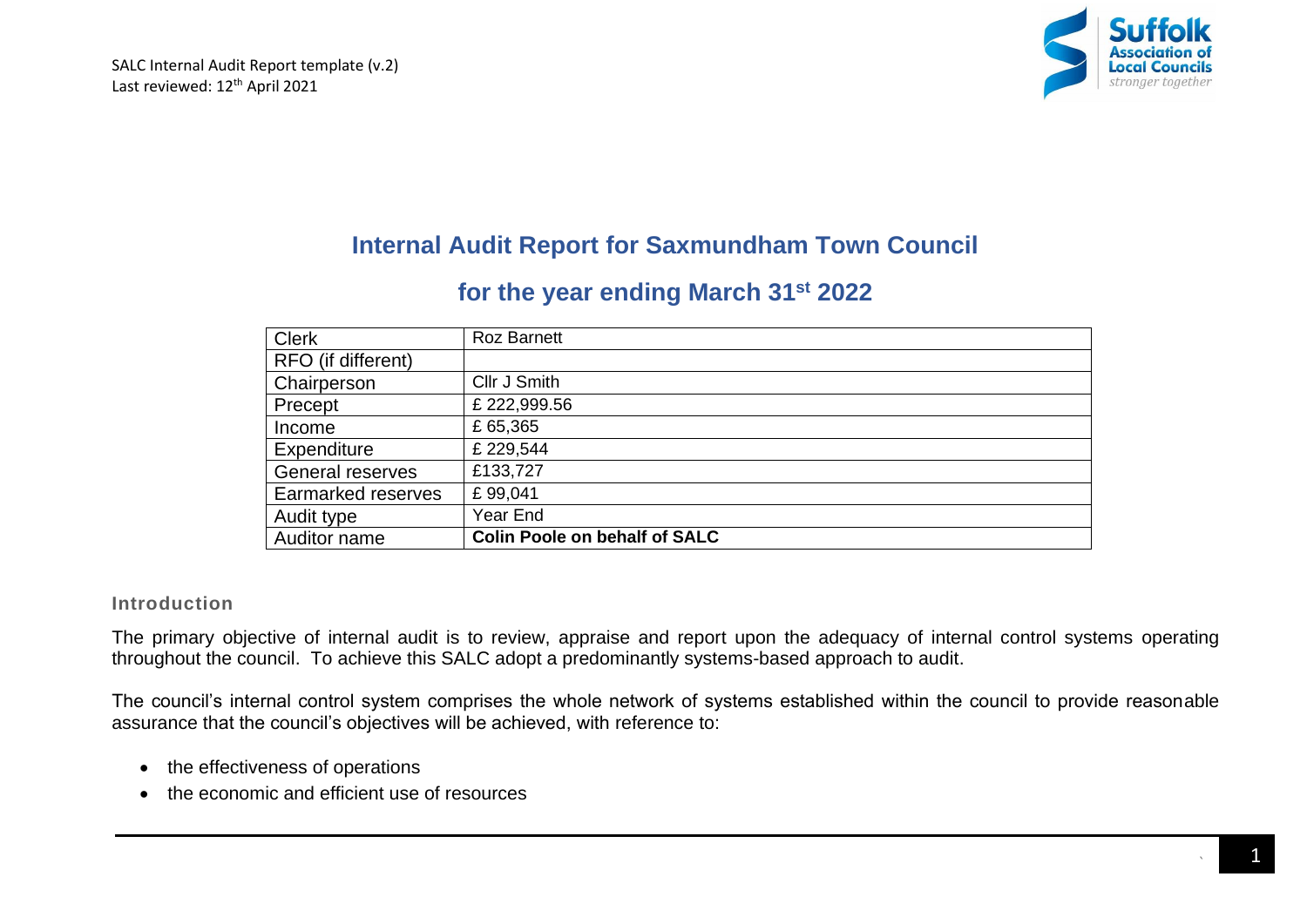SALC Internal Audit Report template (v.2) Last reviewed: 12<sup>th</sup> April 2021



- compliance with applicable policies, procedures, laws and regulations
- the safeguarding of assets and interests from losses of all kinds, including those arising from fraud, irregularity and corruption
- the integrity and reliability of information, accounts and data

## **Methodology**

When conducting the audit, the internal auditor may:

- carry out a selective assessment of compliance with relevant procedures and controls expected to be in operation during the financial year in order to be able to complete the Annual Internal Audit Report 2020/21 of the Annual Governance and Accountability Return (AGAR)
- review the reliability and integrity of financial information and the means used to identify, measure, classify and report such information
- review the means of safeguarding assets and, as appropriate, verify the existence of such assets
- appraise the economy and efficiency with which resources are employed, identify opportunities to improve performance and recommend solutions to problems
- review the established systems to ensure compliance with those policies, procedures, laws and regulations which could have a significant impact on operations, and determine whether the council complies
- review the operations and activities to ascertain whether results are consistent with objectives and whether they are being carried out as planned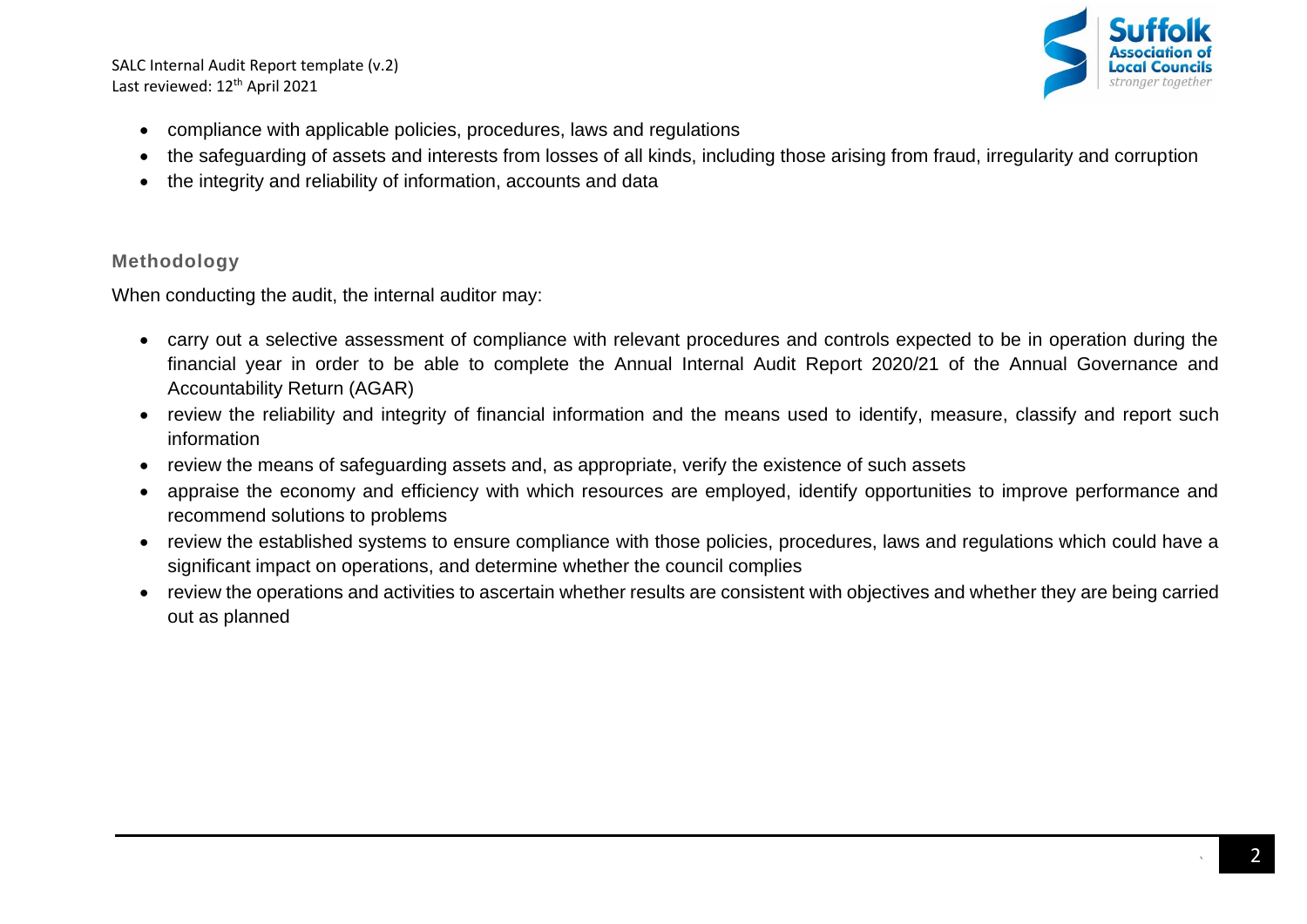

#### **Section 1 – proper bookkeeping**

The internal auditor will look at the methods and processes used to manage the council's accounts and in particular that it provides clear data for reporting and monitoring purposes. This includes checking information is accurate, kept up to date, referenced and verified.

| <b>Evidence</b>                                        |            | Internal auditor commentary                                                                           |  |  |
|--------------------------------------------------------|------------|-------------------------------------------------------------------------------------------------------|--|--|
| Is the ledger maintained and up to date?               | <b>Yes</b> | The Council uses income and expenditure basis for accounting.                                         |  |  |
| Is the cash book up to date and regularly<br>verified? | Yes        | The council uses the RBS Omega accounting package. The cash book is<br>reconciled on a monthly basis. |  |  |
| Is the arithmetic correct?                             | Yes        | No errors were found in the sample payments tested.                                                   |  |  |
| <b>Additional comments:</b>                            |            |                                                                                                       |  |  |

#### **Section 2 – Financial Regulation and Standing Orders**

The internal auditor will check the date the Council carried out its annual review of both Standing Orders and Financial Regulations and in particular check if these are based on NALC'S latest model which include legislative changes.

| <b>Evidence</b>                                                                  |     | Internal auditor commentary                                                                                                                    |  |  |
|----------------------------------------------------------------------------------|-----|------------------------------------------------------------------------------------------------------------------------------------------------|--|--|
| Have Standing Orders been adopted, up to<br>date and reviewed annually?          | Yes | Council reviewed Standing Orders at the meeting held 14/02/22 (min143/21TC)                                                                    |  |  |
| Are Financial Regulations up to date and<br>reviewed annually?                   | Yes | Council adopted Finance Regulations in June 2020 and approved amendments to<br>them in May 2021 (min 012/21TC) and March 2022 (min 162/21TC.b) |  |  |
| Has the Council properly tailored the Financial<br>Regulations?                  | Yes |                                                                                                                                                |  |  |
| Has the Council appointed a Responsible<br>Financial Officer (RFO)? <sup>1</sup> | Yes | It forms part of the Clerk's contract                                                                                                          |  |  |
| <b>Additional comments:</b>                                                      |     |                                                                                                                                                |  |  |

<sup>&</sup>lt;sup>1</sup> Section 151 Local Government Act 1972 (d)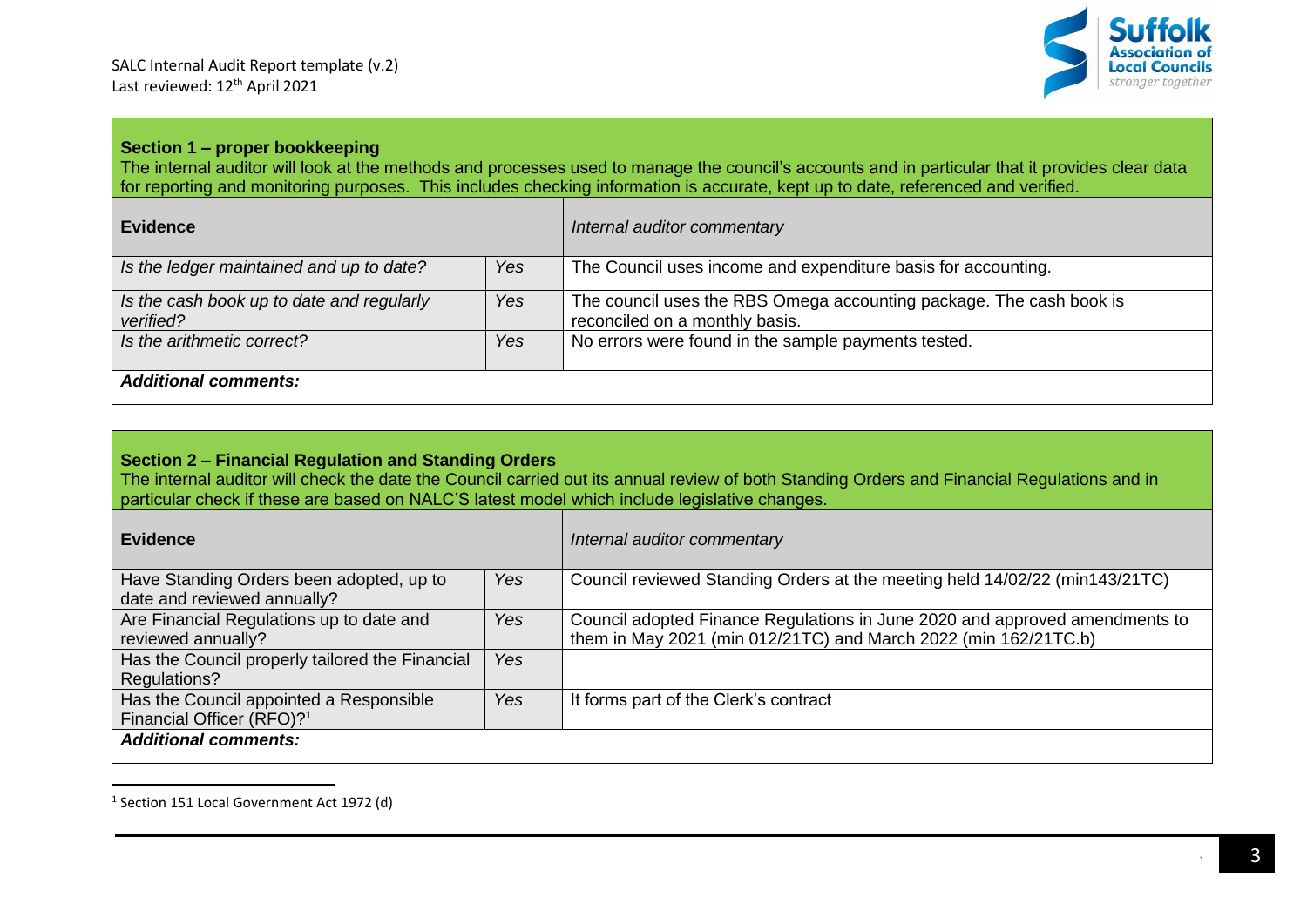

#### **Section 3 – Payment controls**

The internal auditor will specifically check bank reconciliation including credit/debit cards and management approval processes and evidence that internal Financial Regulations (FO) are being followed. The internal auditor will examine how regular payments are managed and specifically seek evidence that these have been brought back to the Council for verification purposes especially where the actual payment made differs from the amount previously agreed. VAT should be clearly identified including evidence that claims have been correctly managed. The internal auditor will check if the Council has a clear understanding on eligibility in relation to the General Power of Competence and that s.137 has been correctly applied and managed*.*

| <b>Evidence</b>                                                                                                                       |            | Internal auditor commentary                                                                                                                                                                                                                |
|---------------------------------------------------------------------------------------------------------------------------------------|------------|--------------------------------------------------------------------------------------------------------------------------------------------------------------------------------------------------------------------------------------------|
| Is there supporting paperwork for payments with appropriate<br>authorisation?                                                         | Yes        | A random selection of payments were checked. All documentation was<br>in order, with invoices stamped and councillors initial them to confirm<br>sight of the documents.                                                                   |
| Where applicable, are internet banking transactions properly<br>recorded and approved?                                                | Yes        | Online bill payment system is used, with Councillors signing a list of<br>payments to be made                                                                                                                                              |
| Is VAT correctly identified, recorded and claimed within time<br>limits?                                                              | Yes I      | $Q1 = \text{\textsterling}2,383.55$ banked 28/07/21<br>$Q2 = £1,890.78$ banked $06/12/21$<br>$Q3 = \text{\pounds}4,949.67$ banked 14/02/22<br>$Q4 = \text{\pounds}4,973.70$                                                                |
| Has the Council adopted the General Power of Competence<br>(GPOC) and is there evidence this is being applied correctly? <sup>2</sup> | N/A        |                                                                                                                                                                                                                                            |
| Are payments under s.137 <sup>3</sup> separately recorded, minuted and<br>is there evidence of direct benefit to electorate?          | <b>Yes</b> | £26,038 expended, generally used for small grants. The expenditure<br>limit for 2021/22 was £28,484.67                                                                                                                                     |
| Where applicable, are payments of interest and principal sums<br>in respect of loans paid in accordance with agreements?              | Yes        | PW504085 £190,000 was drawn down as approved by resolution on<br>23/5/15. This was for the purchase of the Police Station for community<br>use, the Town Council now occupies this building.<br>£71,494.10 remained outstanding at 31/3/22 |
| <b>Additional comments:</b>                                                                                                           |            |                                                                                                                                                                                                                                            |

<sup>2</sup> Localism Act

<sup>&</sup>lt;sup>3</sup> Section 137 of the Local Government Act 1972 ("the 1972 Act") enables local councils to spend a limited amount of money for purposes for which they have no other specific statutory expenditure. The basic power is for a local council to spend money (subject to the statutory limit  $-$  of £8.12 per elector) on purposes for the direct benefit of its area, or *part of its area, or all or some of its inhabitants.*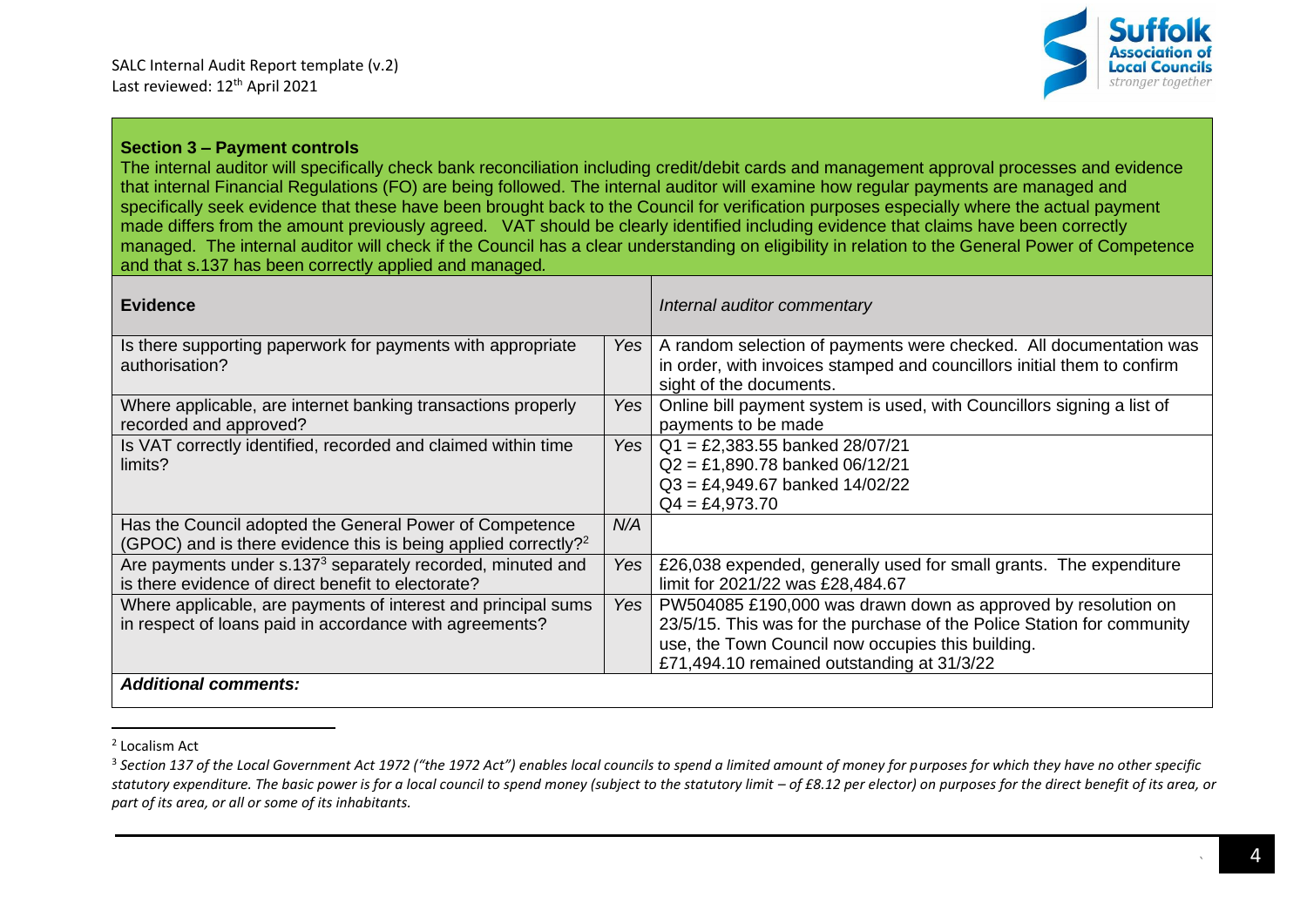

#### **Section 4 – Risk management**

The internal auditor will expect to find evidence of the management of risks from identification of what those are for each individual Council through to how these will be managed and the controls in place to mitigate these and that these have been approved by the Council.

| <b>Evidence</b>                                                                                                                                                                    |            | Internal auditor commentary                                                                                                                                                                                                                                                                                                                         |
|------------------------------------------------------------------------------------------------------------------------------------------------------------------------------------|------------|-----------------------------------------------------------------------------------------------------------------------------------------------------------------------------------------------------------------------------------------------------------------------------------------------------------------------------------------------------|
| Is there evidence of risk assessment documentation?                                                                                                                                | Yes        | The council adopted a revised risk register at the meeting held 24/05/2021<br>(min 013/21TC.a)<br>The Council reviewed and approved the register at the meeting held<br>14/03/22 (min 162/21TC.c)                                                                                                                                                   |
| Is there evidence that risks are being identified and<br>managed?                                                                                                                  | Yes        | The Resources Committee takes a very active role in providing oversight to<br>all matters of risk                                                                                                                                                                                                                                                   |
| Does the Council have appropriate and adequate<br>insurance cover in place for employment, public liability<br>and fidelity guarantee and has been reviewed on an<br>annual basis? | Yes        | The council reviewed the insurances at the meeting held 08/03/2021 (min<br>147/20TC.c)<br>$EL = £10m$<br>$PL = £10m$<br>$FG = £150,000$<br>Recommendation: The council should review the level of fidelity<br>guarantee insurance to ensure it is at least equal to the maximum<br>funds held at any time, so £250,000 is a more appropriate level. |
| Evidence that internal controls are documented and<br>regularly reviewed <sup>4</sup>                                                                                              | <b>Yes</b> | The town council approved the internal control statement on 24/05/21 (min<br>13/21TC.c)                                                                                                                                                                                                                                                             |
| Evidence that a review of the effectiveness of internal<br>audit has been carried out during the year <sup>5</sup>                                                                 | <b>Yes</b> | The council reviewed the effectiveness of the internal audit at the meeting<br>held 14/06/21 (min 31/21TC.d)                                                                                                                                                                                                                                        |
| <b>Additional comments:</b>                                                                                                                                                        |            |                                                                                                                                                                                                                                                                                                                                                     |

<sup>4</sup> Accounts and Audit Regulations

<sup>5</sup> Governance and Accountability Guide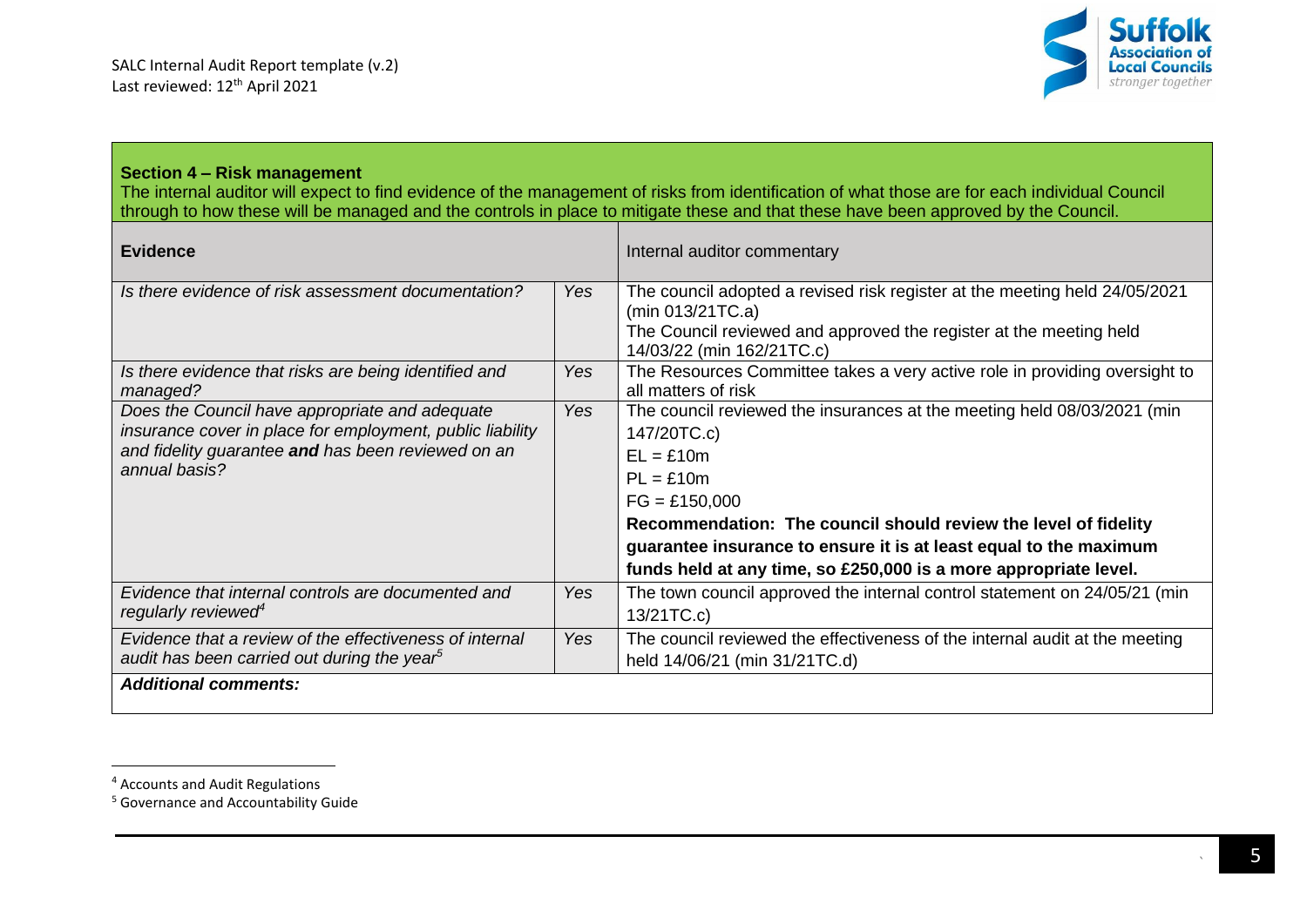

#### **Section 5 – Budgetary controls**

The internal auditor will seek verification that budgets are properly prepared, agreed and monitored. In particular they will look for evidence of good practice in that the key stages of the budgetary process have been followed

| <b>Evidence</b>                                                                          |            | Internal auditor commentary                                                                                                                                                                                                                                                                                                                                                                                                                                                                                                                                                                                     |  |  |  |
|------------------------------------------------------------------------------------------|------------|-----------------------------------------------------------------------------------------------------------------------------------------------------------------------------------------------------------------------------------------------------------------------------------------------------------------------------------------------------------------------------------------------------------------------------------------------------------------------------------------------------------------------------------------------------------------------------------------------------------------|--|--|--|
| Verify that budget has been properly<br>prepared and agreed                              | Yes        | For 2021/22 the council discussed a budget action plan in September 2020, asking for<br>proposals for projects for consideration (min 042/20TC) demonstrating good practice.<br>A meeting to consider a 3-year action plan for the council was considered at the meeting held<br>09/11/2020 (min 083/20TC) further demonstrating good practice.<br>For 2022/23 the budget was discussed thoroughly at the meeting held 08/11/21.<br>The budget was adopted at the meeting held 10/01/22 (min 125/21TC.b) The proposed<br>income and expenditure were both shown in the minutes, for clarity on what was agreed. |  |  |  |
| Verify that the precept amount has<br>been agreed in full Council and clearly<br>minuted | Yes        | The meeting held 18/01/2021 approved a precept of £222,999.56 (min 114/20TC.b)<br>The meeting held 10/01/22 approved a precept of £227,328.05, setting out that this resulted in<br>no increase to a band D property rate of £143.28.                                                                                                                                                                                                                                                                                                                                                                           |  |  |  |
| Regular reporting of expenditure and<br>variances from budget                            | <b>Yes</b> | Each meeting of the council receives a finance report.                                                                                                                                                                                                                                                                                                                                                                                                                                                                                                                                                          |  |  |  |
| Reserves held - general and<br>earmarked <sup>6</sup>                                    | Yes        | General Reserves = £133,727 which represents just under 8 months' net expenditure.<br>Earmarked Reserves = $£99,041$ . The Capital Replacement Fund is not a capital receipt<br>reserve so the council is free to use those funds as it sees fit.                                                                                                                                                                                                                                                                                                                                                               |  |  |  |
| <b>Additional comments:</b>                                                              |            |                                                                                                                                                                                                                                                                                                                                                                                                                                                                                                                                                                                                                 |  |  |  |

 $^{\rm 6}$  In accordance with proper practices, the generally accepted minimum level of a Smaller Authority's General Reserve is that this should be maintained at between three (3) and twelve (12) months of Net Revenue Expenditure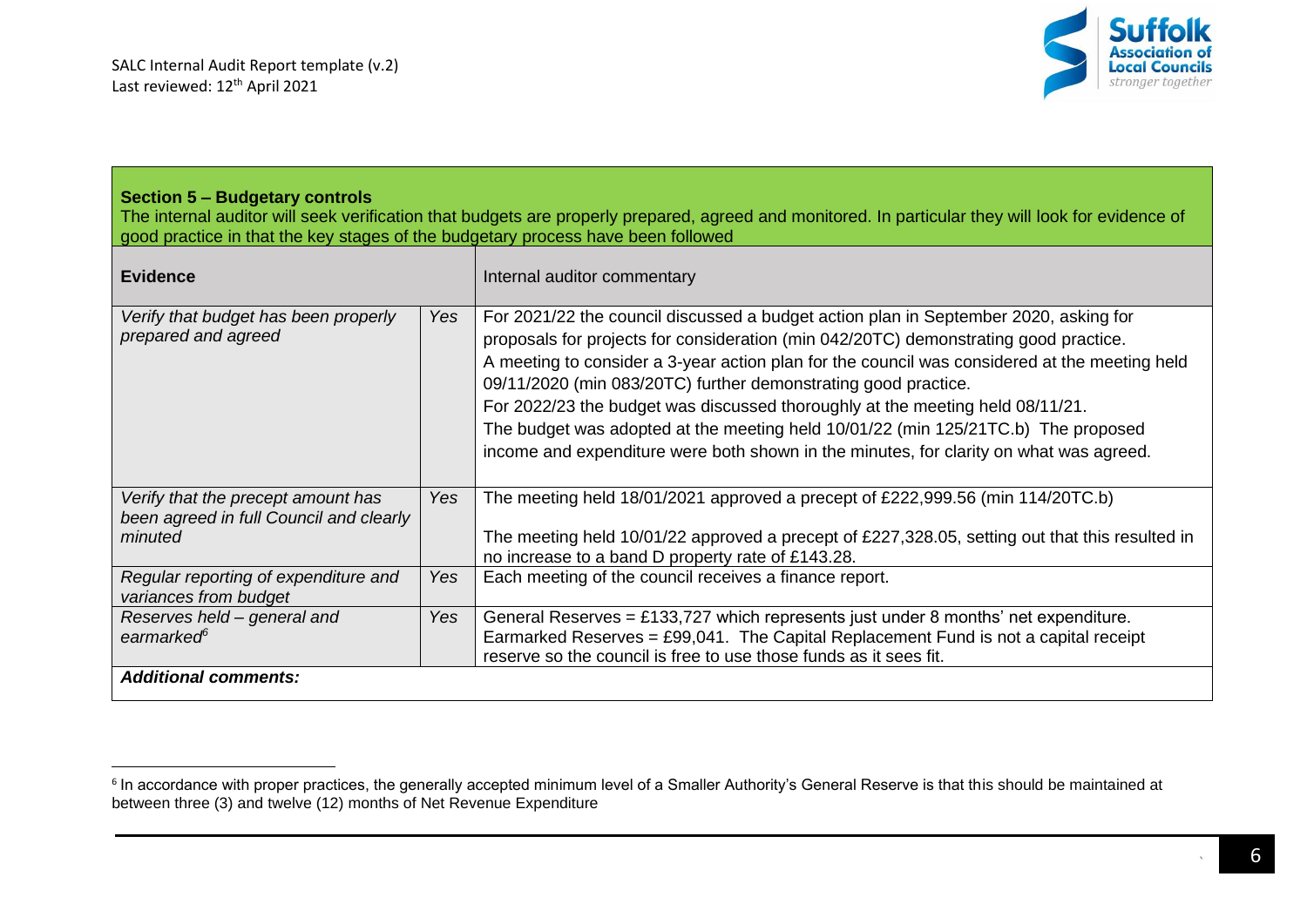

## **Section 6 – income controls**

The internal auditor will seek evidence to ensure income is correct managed – recorded, banked and reported and test mechanisms used to achieve this.

| <b>Evidence</b>                                                                          |            | Internal auditor commentary                                                                                                              |
|------------------------------------------------------------------------------------------|------------|------------------------------------------------------------------------------------------------------------------------------------------|
| Is income properly recorded and promptly banked?                                         | Yes        |                                                                                                                                          |
| Is income reported to full council?                                                      | Yes        | Within the finance reports including reporting precept                                                                                   |
| Does the precept recorded agree to the Council Tax<br>Authority's notification?          | Yes        | £115,384.78 banked 30/04/21 and £111,499.78 banked 29/09/21 =<br>£226,884.56, representing the precept plus £3,885 CTSG                  |
| If appropriate, are CIL reporting schedules in<br>accordance with the Regulations? $7^7$ | <b>Yes</b> | CIL reserve as a $31/03/22 = £75,004.87$                                                                                                 |
| Is CIL income reported to the council?                                                   | <b>Yes</b> | A great example of good practice, the council has undertaken a thorough<br>consultation and review to establish priorities for the town. |
| Does unspent CIL income form part of earmarked<br>reserves?                              | Yes        |                                                                                                                                          |
| Has an annual report been produced?                                                      | Yes        |                                                                                                                                          |
| Has it been published on the authority's website?                                        | Yes        | The report to March 2022 was found on the website.                                                                                       |
| <b>Additional comments:</b>                                                              |            |                                                                                                                                          |

<sup>7</sup> Community Infrastructure Levy Regulations 2010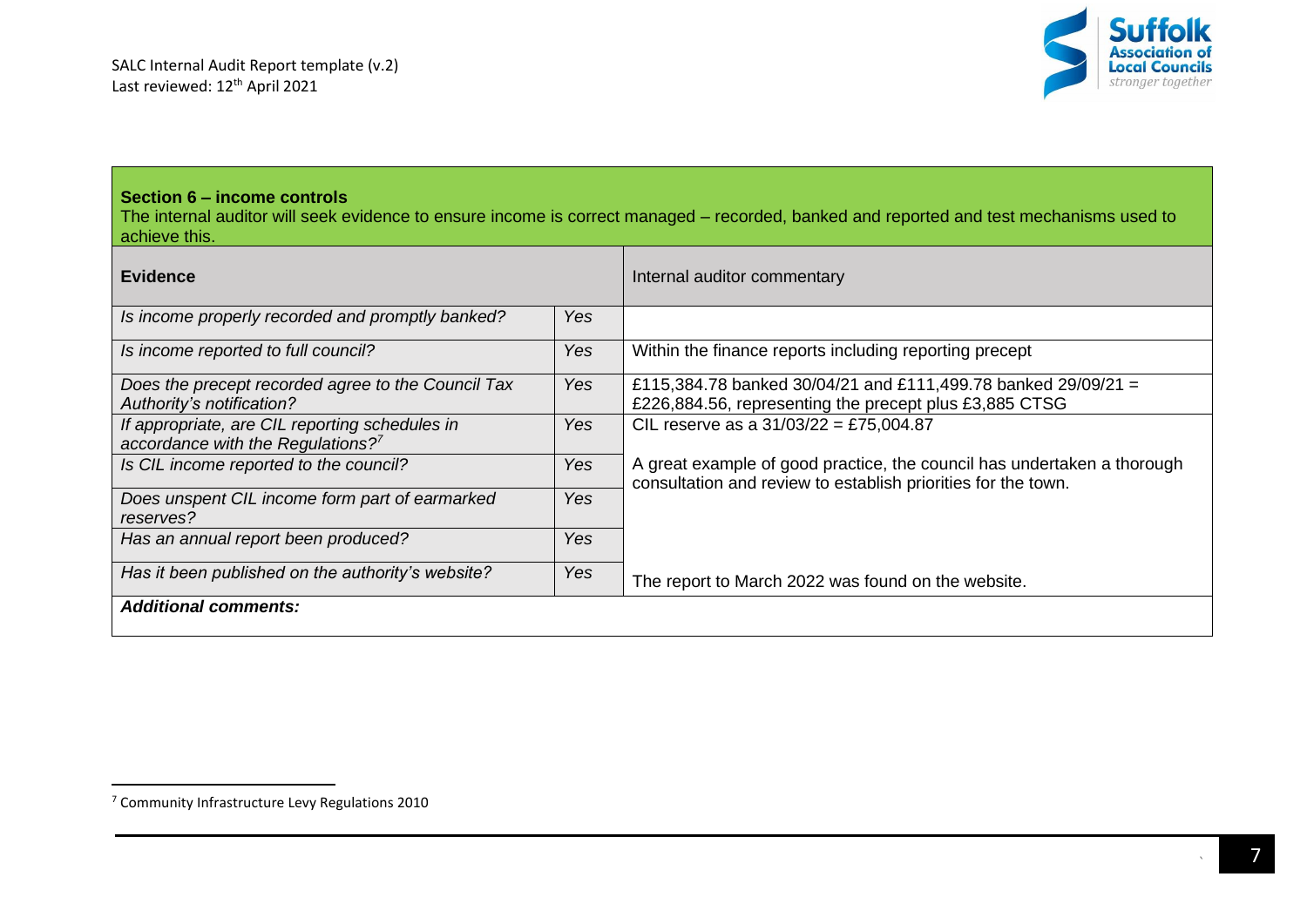

# **Section 7 – petty cash**

The Internal Auditor will seek evidence that the Council has followed its own policies, procedures and verification processes and that these are up to date.

| <b>Evidence</b>                                                  |     | Internal auditor commentary |
|------------------------------------------------------------------|-----|-----------------------------|
| Is petty cash in operation?                                      | No. |                             |
| If appropriate, is there an adequate control system in<br>place? | N/A |                             |
| <b>Additional comments:</b>                                      |     |                             |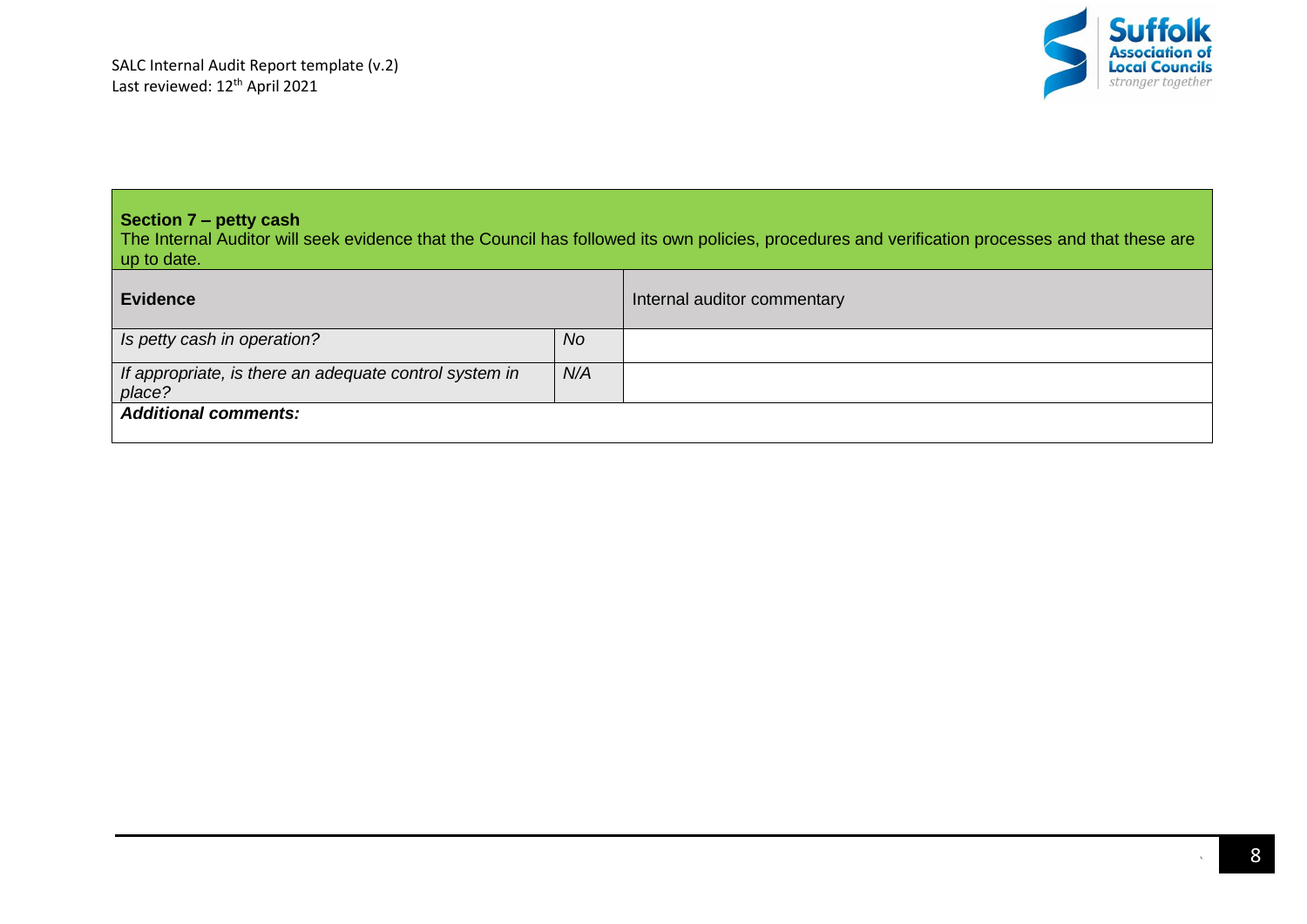

## **Section 8 – Payroll controls**

The Internal Auditor will check salaries are approved in accordance with PAYE, NI, Pension and that there is a clear understanding that the clerk is not self-employed. If the Clerk was recruited after 1<sup>st</sup> April 2014, evidence will be required to show compliance with the new requirements for the statement of employment, Induction, probation periods and training requirements. The Internal Auditor will also review how payroll is managed including evidence of approval of payslips.

| <b>Evidence</b>                                                                                                                                                                  |            | Internal auditor commentary                                                                                                                                                                   |
|----------------------------------------------------------------------------------------------------------------------------------------------------------------------------------|------------|-----------------------------------------------------------------------------------------------------------------------------------------------------------------------------------------------|
| Do all employees have contracts of employment?                                                                                                                                   | <b>Yes</b> | 2x TC Co-ordinator<br>1x Environmental Co-ordinator<br>1x Clerk<br>1x Finance<br>1x Assistant Clerk (new)                                                                                     |
| Has the Council approved salary paid?                                                                                                                                            | <b>Yes</b> | Resources committee approved the job description and advert for the                                                                                                                           |
| Minimum wage paid?                                                                                                                                                               | N/A        | Finance and Administration Officer 28/02/2022 (min 178/21R.b)                                                                                                                                 |
| Are arrangements in place for authorising of the payroll<br>and payments to the council? Does this include a<br>verification process for agreeing rates of pay to be<br>applied? | <b>Yes</b> | Resources Committee reviews this                                                                                                                                                              |
| Do salary payments include deductions for PAYE/NIC?<br>Is PAYE/NIC paid promptly to HMRC?                                                                                        | <b>Yes</b> | To "Employer Contributions"                                                                                                                                                                   |
| Is there evidence that the Council is aware of its<br>pension responsibilities? Are pension payments in<br>operation? <sup>8</sup>                                               | Yes        | Payments to NEST are made monthly for 3 members of staff. The employee<br>contribution is 2.4% gross.<br>Recommendation: The employee contribution needs to be checked that<br>it is correct. |
| Are there any other payments (eg: expenses) and are<br>these reasonable and approved by the Council?                                                                             | <b>Yes</b> |                                                                                                                                                                                               |
| Additional comments: A range of payroll transactions was checked and found to match the cashbook                                                                                 |            |                                                                                                                                                                                               |

 $8$  The Pension Regulator – [website click here](https://www.thepensionsregulator.gov.uk/en/employers)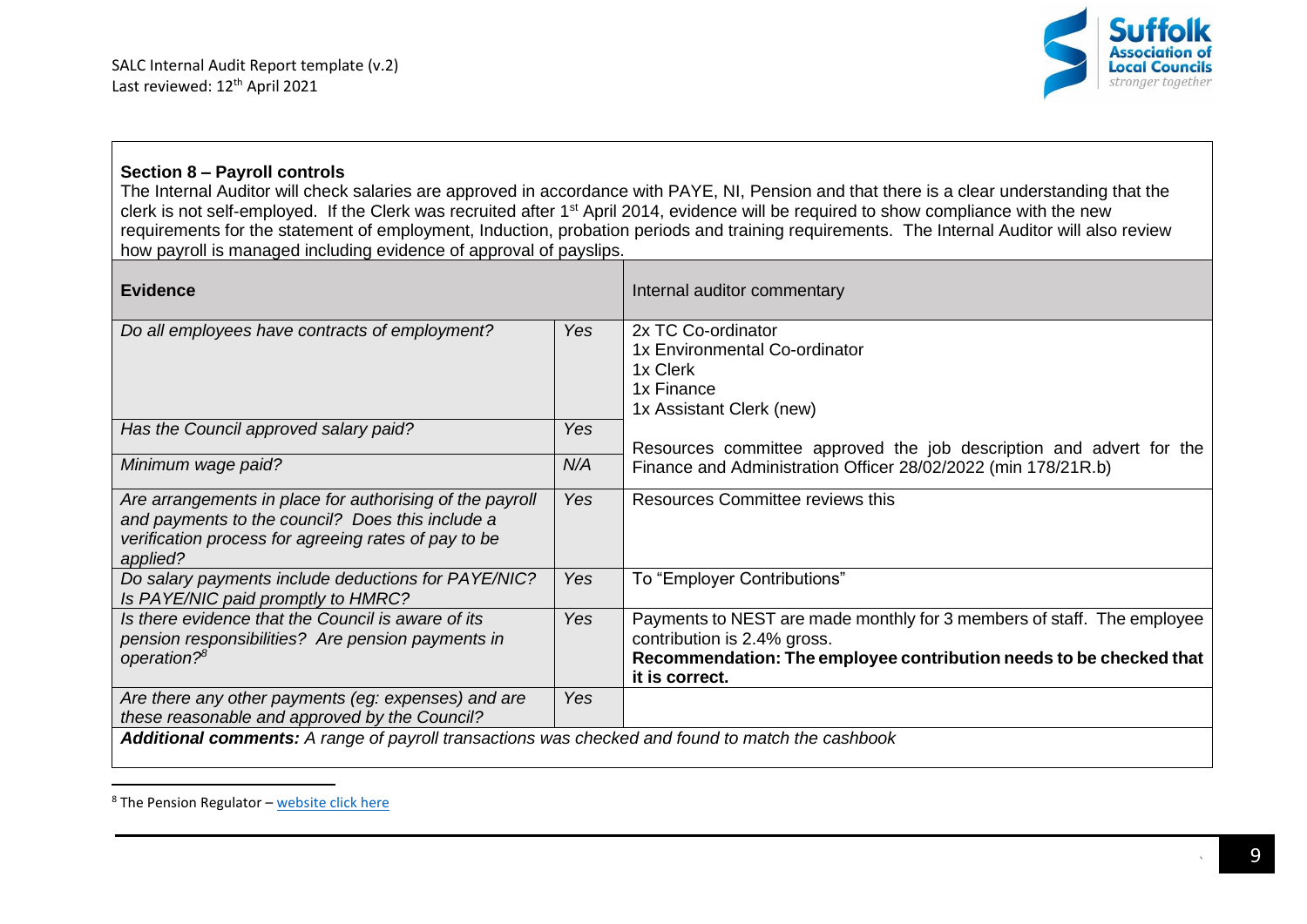

#### **Section 9 – Asset control**

The Internal Audit will be seeking to establish if there is a list of assets in accordance with proper practices including the date of acquisition, location and value. This extends to checking policies (with evidence of review) and that the Council has applied the documented approach in practice. The Internal Auditor will check not only valuation processes but the existence of reserve budgets for depreciation and adequacy of insurance. A clear audit trail should be available when items are purchased including minutes to evidence approval.

| <b>Evidence</b>                                                                                                                  |     | Internal auditor commentary                                                                          |
|----------------------------------------------------------------------------------------------------------------------------------|-----|------------------------------------------------------------------------------------------------------|
| Does the Council maintain a register of material assets<br>it owns and manage this in accordance with proper<br>practices? $9^9$ | Yes |                                                                                                      |
| Are the value of the assets included? (note value for<br><i>insurance purposes may differ)</i>                                   | Yes |                                                                                                      |
| Are records of deeds, articles, land registry title number<br>available?                                                         | No. |                                                                                                      |
| Is the asset register up to date and reviewed annually?                                                                          | Yes | The council reviewed and approved the Asset register at the meeting held<br>14/03/22 (min162/21TC.a) |
| Cross checking of insurance cover                                                                                                | Yes | The insurance cover is above the insurance value on the asset register                               |
| <b>Additional comments:</b>                                                                                                      |     |                                                                                                      |

<sup>9</sup> Governance and Accountability for Smaller Authorities in England – March 2019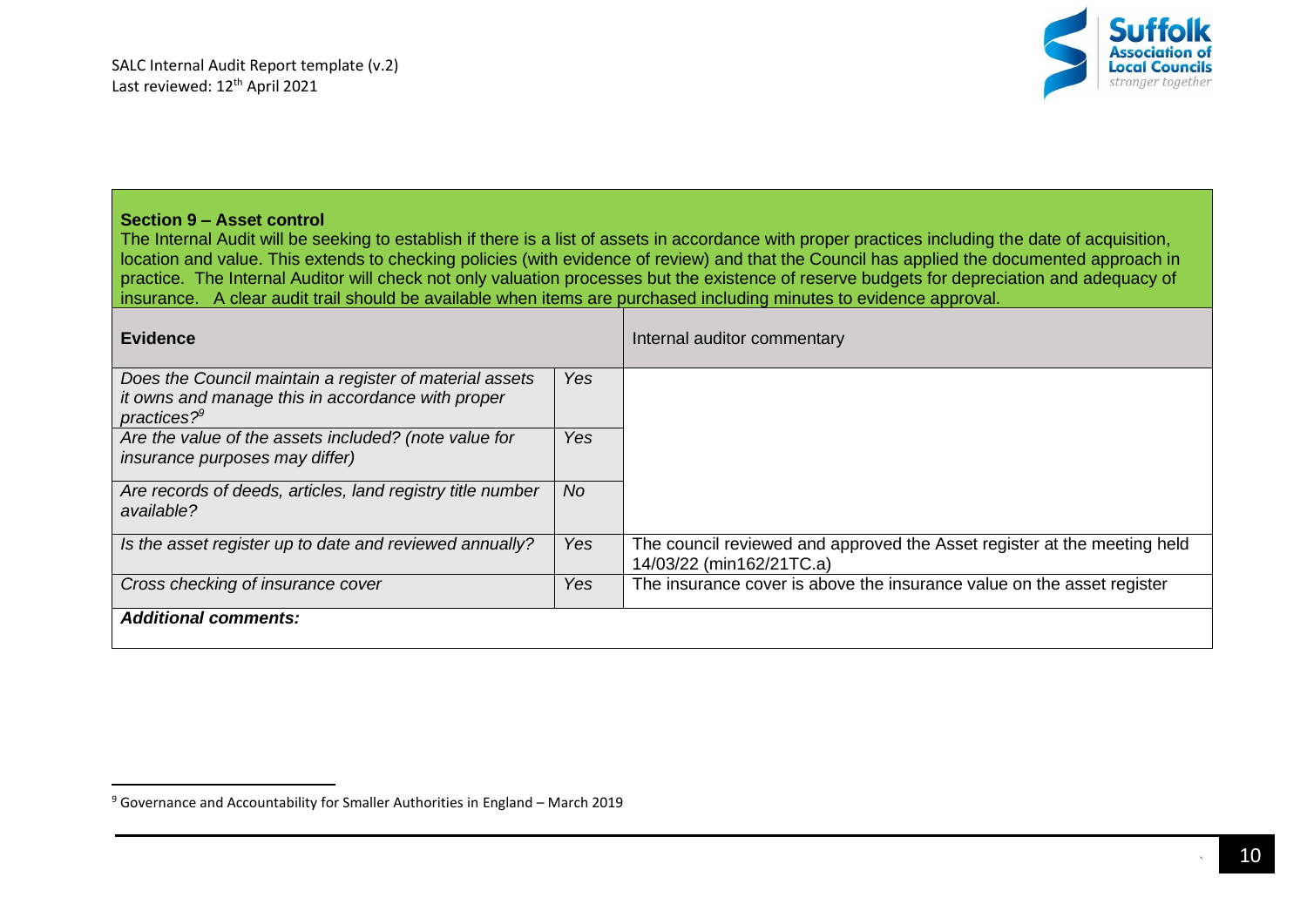

# **Section 10 – bank reconciliation**

The internal auditor will seek to establish that the Council understands and can evidence good practice and internal control mechanisms in relation to bank reconciliation.

| <b>Evidence</b>                                                                                          |            | Internal auditor commentary                                                                                                                           |
|----------------------------------------------------------------------------------------------------------|------------|-------------------------------------------------------------------------------------------------------------------------------------------------------|
| Is bank reconciliation regularly completed and<br>reconciled with the cash book and cover every account? | Yes        |                                                                                                                                                       |
| Do bank balances agree with bank statements?                                                             | <b>Yes</b> | 31/03/22 - Barclays STC: 5653: £122,862.44<br>31/12/21 - Cambridge BS 4371: £110,091.46<br>31/03/22 - Barclays 'Market Hall Charity' 7433: £12,293.17 |
| Is there regular reporting of bank balances at Council<br>meetings?                                      | <b>Yes</b> | Bank statements and corresponding cashbook entries were found initialled<br>by Councillors.                                                           |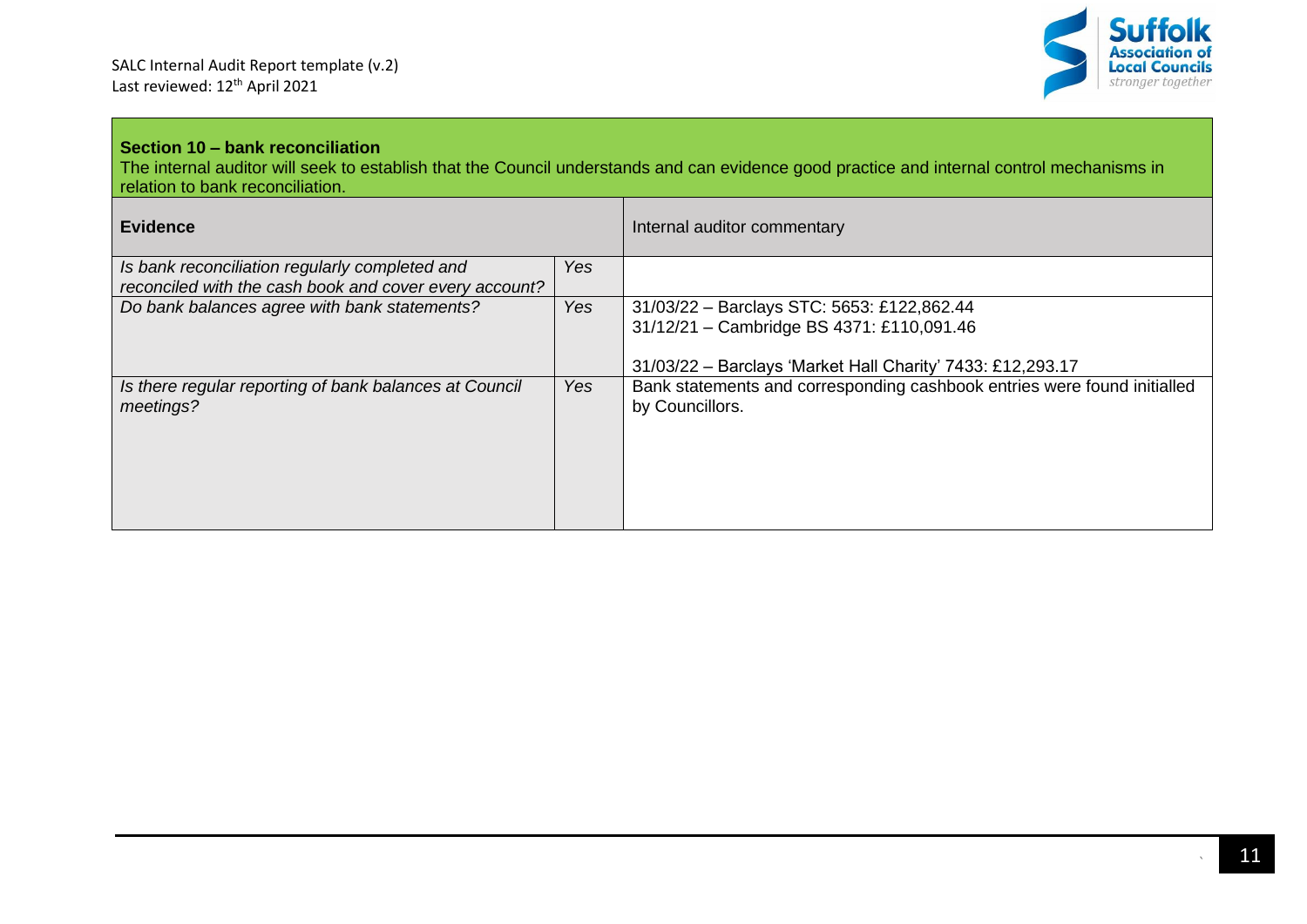

| Section 11 – year end procedures                                                                                                                                                               |            |                                                                                                                                                 |  |
|------------------------------------------------------------------------------------------------------------------------------------------------------------------------------------------------|------------|-------------------------------------------------------------------------------------------------------------------------------------------------|--|
| <b>Evidence</b>                                                                                                                                                                                |            | Internal auditor commentary                                                                                                                     |  |
| Are appropriate accounting procedures used?                                                                                                                                                    | <b>Yes</b> | Income and expenditure basis                                                                                                                    |  |
| Financial trail from records to presented accounts                                                                                                                                             | <b>Yes</b> |                                                                                                                                                 |  |
| Has the appropriate end of year $AGAR^{10}$ documents<br>been completed?                                                                                                                       | Yes        |                                                                                                                                                 |  |
| Did the Council meet the exemption criteria and<br>correctly declared itself exempt?                                                                                                           | N/A        |                                                                                                                                                 |  |
| During the period in question did the small authority<br>demonstrate that it correctly provided for the exercise of<br>public right as required by the Accounts and Audit<br>Regulations 2015? | Yes        | This was found on the website                                                                                                                   |  |
| Have the publication requirements been met in<br>accordance with the Regulations? $11$                                                                                                         | <b>Yes</b> | The council noted this at the meeting held 08/11/21 (min 93/21TC.c) The<br>External audit report was found on the website within the news feed. |  |
| <b>Additional comments:</b>                                                                                                                                                                    |            |                                                                                                                                                 |  |

<sup>10</sup> Annual Governance & Accountability Return (AGAR)

<sup>&</sup>lt;sup>11</sup> Accounts and Audit Regulations 2015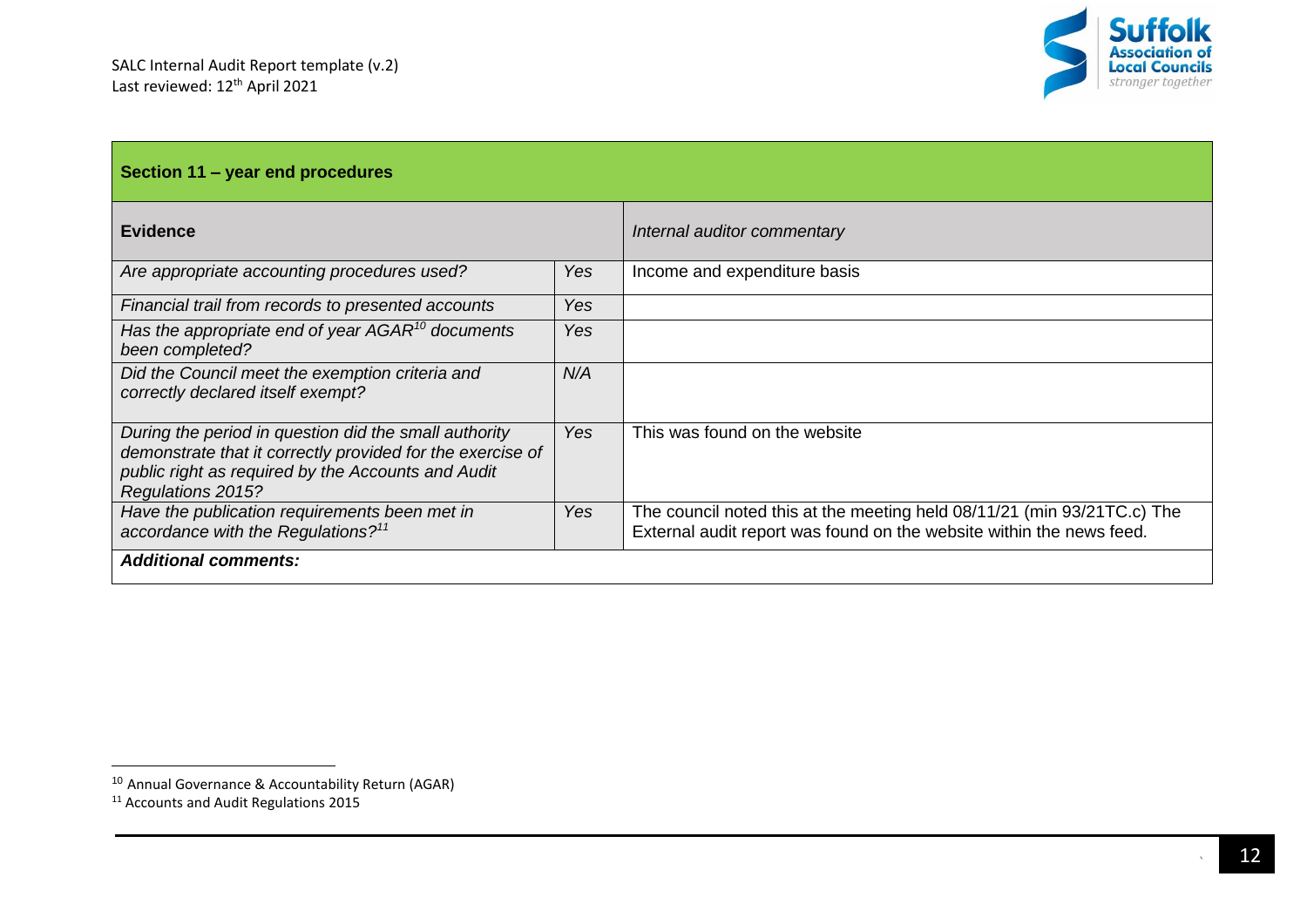

## **Section 12 – internal audit**

The internal auditor will revisit weaknesses and recommendations previously identified to see if these have been addressed. They will also check if any changes introduced require further verification to ensure effectiveness of the corrective action taken.

| <b>Evidence</b>                                                            |            | Internal auditor commentary                                                                                                                                                                                                                                                                                                                                                                 |  |
|----------------------------------------------------------------------------|------------|---------------------------------------------------------------------------------------------------------------------------------------------------------------------------------------------------------------------------------------------------------------------------------------------------------------------------------------------------------------------------------------------|--|
| Has the previous internal audit report been<br>considered by the Council?  | <b>Yes</b> | This was considered at the meeting held 14/06/2021 (min 31/21TC.a)                                                                                                                                                                                                                                                                                                                          |  |
| Has appropriate action been taken regarding<br>the recommendations raised? |            | Review of effectiveness of internal audit: The internal audit, as well as being<br>received by the council and any issues it raises are addressed, then itself needs<br>to be reviewed as to whether it met the Council's expectations in terms of<br>effectiveness, and the specification for the audit needs to then be updated<br>accordingly.<br>This was done 14/06/21 (min 31/21TC.d) |  |
|                                                                            | Yes        | Approval of annual budget: the actual budget approved should be written in the<br>minutes, to avoid any doubt or challenge over what was approved.<br>This was done well at the meeting held January 2022                                                                                                                                                                                   |  |
|                                                                            | Yes        | Register of Interests: Councillors should review their registers annually to<br>ensure they are correct and up to date.<br>8 Councillor's registers were found on the East Suffolk Website.                                                                                                                                                                                                 |  |
| Has the Council confirmed the appointment<br>of an internal auditor?       | Yes        | The appointment of the internal auditor for 2021/22 was made at the meeting held<br>24/05/2021                                                                                                                                                                                                                                                                                              |  |
| <b>Additional comments:</b>                                                |            |                                                                                                                                                                                                                                                                                                                                                                                             |  |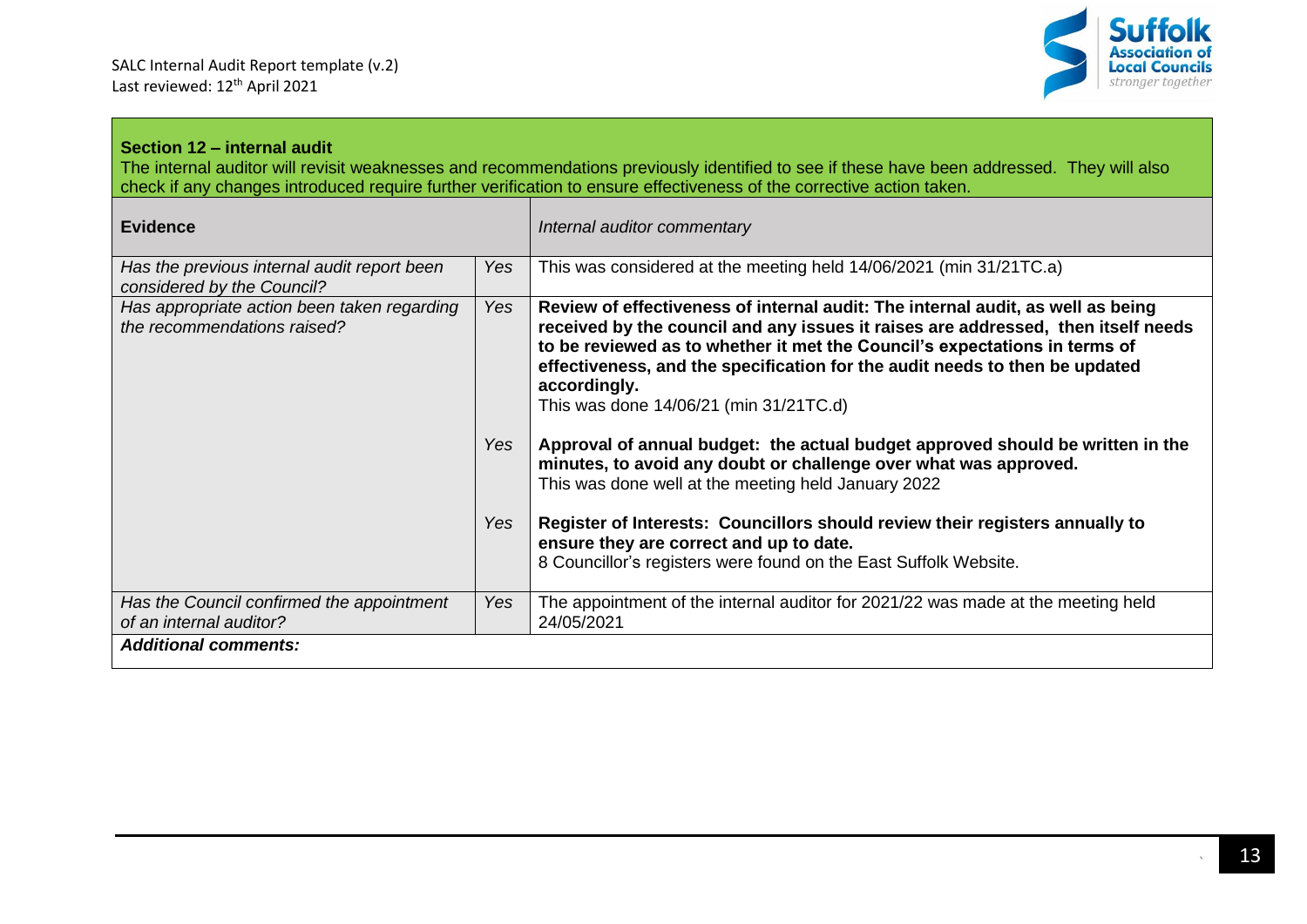

| Section 13 – external audit for the period under review<br>The internal auditor will revisit the external audit so that previous weaknesses and recommendations can be taken into account. |     |                                                                                                                                                                     |  |  |  |
|--------------------------------------------------------------------------------------------------------------------------------------------------------------------------------------------|-----|---------------------------------------------------------------------------------------------------------------------------------------------------------------------|--|--|--|
| <b>Evidence</b>                                                                                                                                                                            |     | Internal auditor commentary                                                                                                                                         |  |  |  |
| Has the previous external audit report been considered<br>by the Council? <sup>12</sup>                                                                                                    | Yes | The external audit was noted at the meeting held 12/10/2021 (min<br>064/20TC.c. It was further noted that it had been displayed on the notice<br>board and website. |  |  |  |
| Has appropriate action been taken regarding the<br>comments raised?                                                                                                                        | N/A |                                                                                                                                                                     |  |  |  |
| <b>Additional comments:</b>                                                                                                                                                                |     |                                                                                                                                                                     |  |  |  |

<sup>&</sup>lt;sup>12</sup> Regulation 20 Accounts and Audit Regulations 2015 – *following completion of an audit the Council should note that it is the Council as a whole (ie. All members) and not a committee that should receive and consider the audit letter (including Annual Return and Certificate) from the local auditor as soon as reasonably practicable and the minutes should reflect that these have been received.*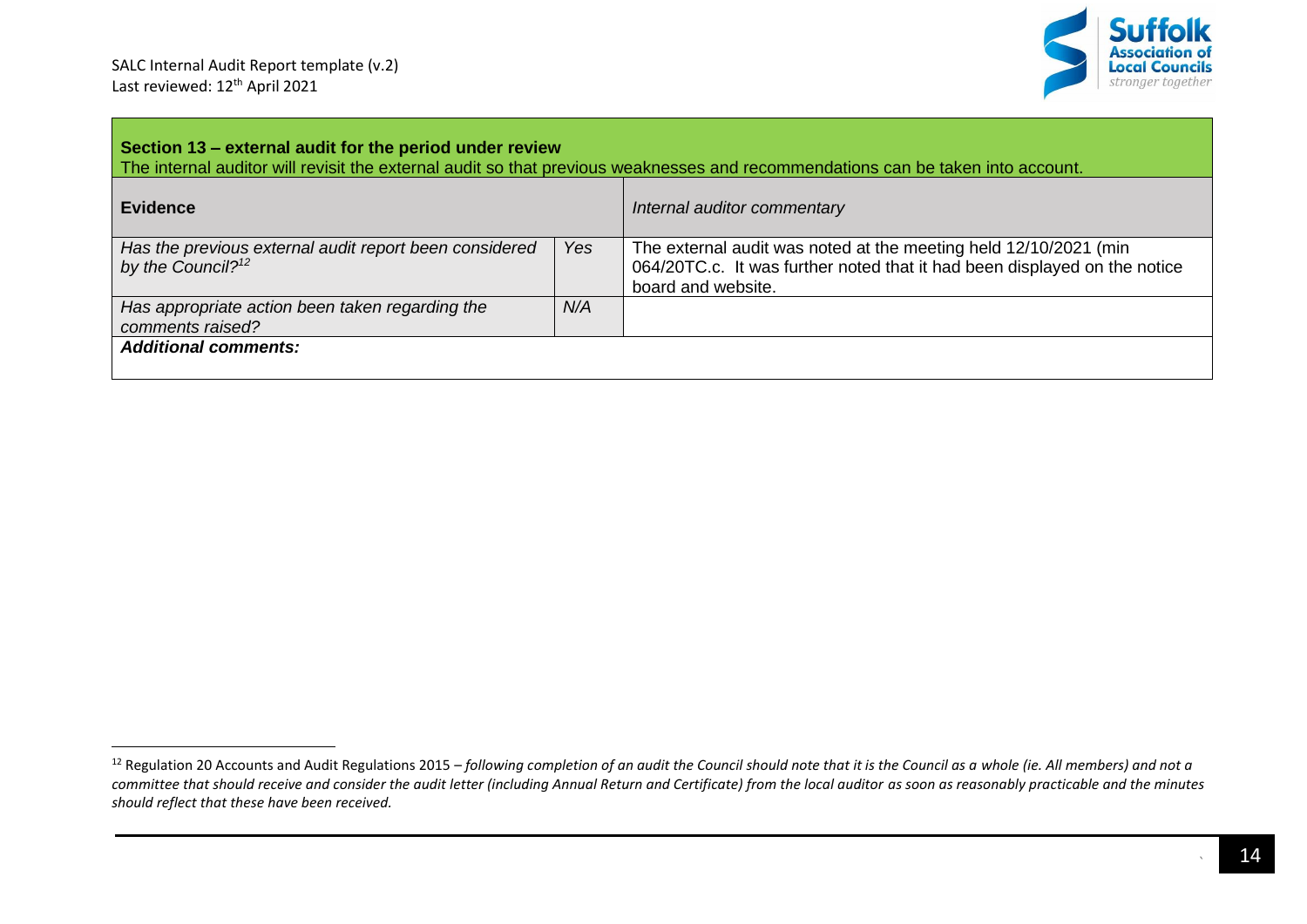

## **Section 14 – additional information**

The internal auditor will look for some additional evidence of good record keeping, compliance with data protection regulations, freedom of information and website accessibility regulations.

| <b>Evidence</b>                                                                                                          |            | Internal auditor commentary                                                                                                                               |
|--------------------------------------------------------------------------------------------------------------------------|------------|-----------------------------------------------------------------------------------------------------------------------------------------------------------|
| Was the annual meeting held in accordance with<br>legislation? $13$                                                      | Yes        | The meeting (correctly styled as the 'Annual Meeting') was held 24/05/2021<br>and held in person.                                                         |
| (note to auditor- emergency Regulations as a result of the<br>COVID-19 pandemic)f <sup>14</sup>                          |            |                                                                                                                                                           |
| Is there evidence that Minutes are administered in<br>accordance with legislation? <sup>15</sup>                         | Yes        |                                                                                                                                                           |
| Is there a list of members' interests held?                                                                              | Yes        | A link is on the website to the register held by the district.                                                                                            |
| Does the Council have any Trustee responsibilities and<br>if so are these clearly identified in a Trust Document?        | Yes        | The Market Hall, Saxmundham, Charity No 235072.                                                                                                           |
| Has the Transparency Code been correctly applied and<br>information published in accordance with current<br>legislation? | Yes        | Financial Information is included with the minutes of meetings                                                                                            |
| Has the Council registered with the Information<br>Commissioner's Office (ICO)? <sup>16</sup>                            | <b>Yes</b> | ZA084593 until 9/11/22                                                                                                                                    |
| Is the Council compliant with the General Data<br><b>Protection Regulation requirements?</b>                             | No         | The council website has an (inactive) link to a privacy statement<br>Recommendation: The Council should endeavour to get the website<br>fully functional. |
| Has the Council published a website accessibility<br>statement on their website in line with Regulations? $17$           | <b>No</b>  | The council website has an (inactive) link to an access statement, but has<br>accessibility tools on the home page                                        |
| Is there evidence that electronic files are backed up?                                                                   | Yes        | Cloud backup system is in place                                                                                                                           |

<sup>&</sup>lt;sup>13</sup> The Local Government Act 1972 Schedule 12, paragraph 7 (2) and Schedule 15 (2)

<sup>&</sup>lt;sup>14</sup> The Local Authorities and Police and Crime Panels (Coronavirus) (Flexibility of Local Authority and Police and Crime Panel Meetings) (England and Wales) Regulations 2020 <sup>15</sup> Public Bodies (Admission to Meetings) Act 1960, Local Government Act 1972 and the Localism Act 2011

<sup>16</sup> Data Protection Act 2018

<sup>&</sup>lt;sup>17</sup> Website Accessibility Regulations 2018